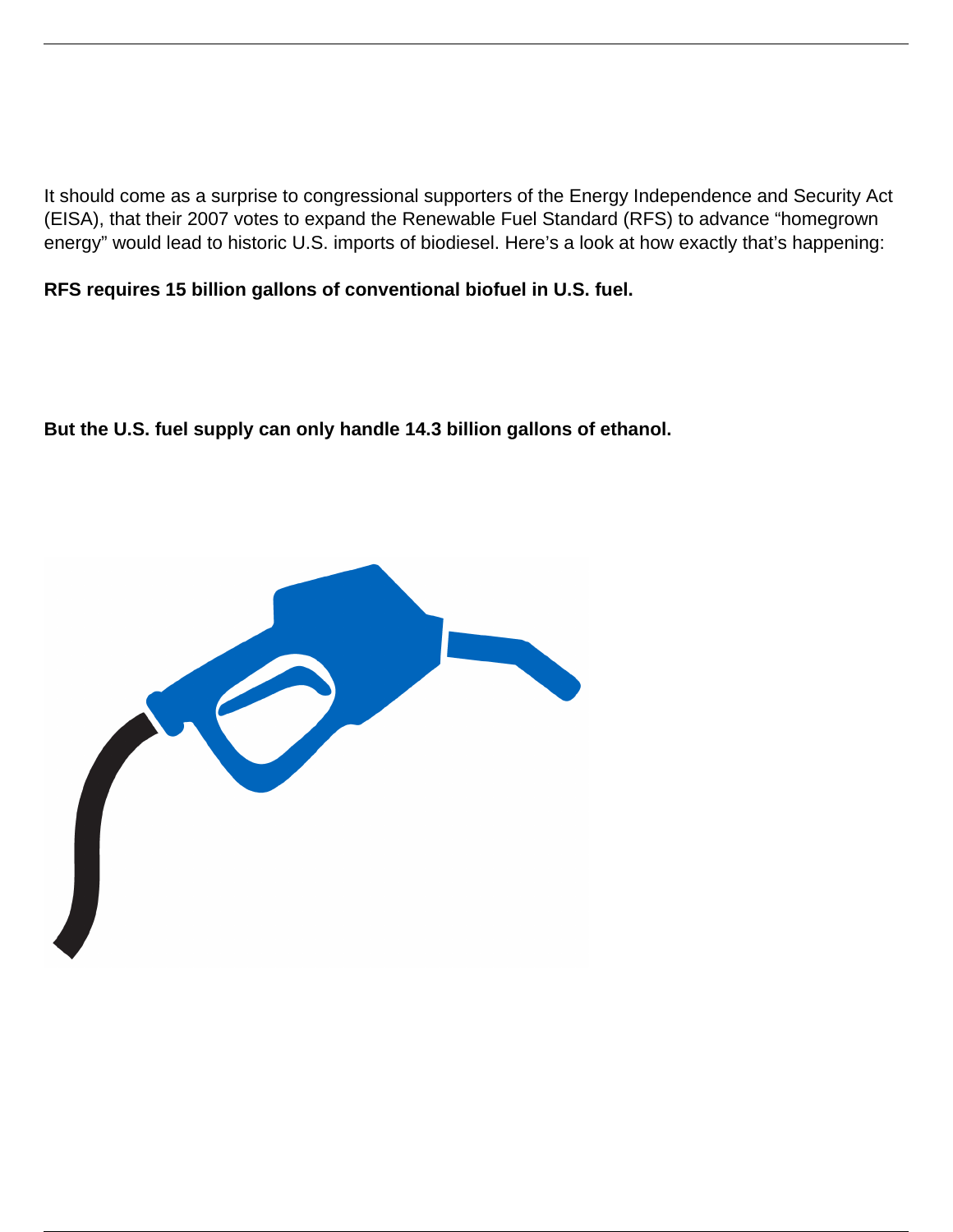

Though the conventional requirement can be met with various biofuels, **corn-based ethanol** is the most cost-effective and widely available biofuel of compliance.

**No more ethanol can safely be added** to the U.S. fuel supply due to lacking demand and infrastructure constraints.

**15.0 billion-gallon conventional mandate 14.3 billion-gallon ethanol limit (due to infrastructure & market)**

**= 700 MILLION-GALLON DISPARITY**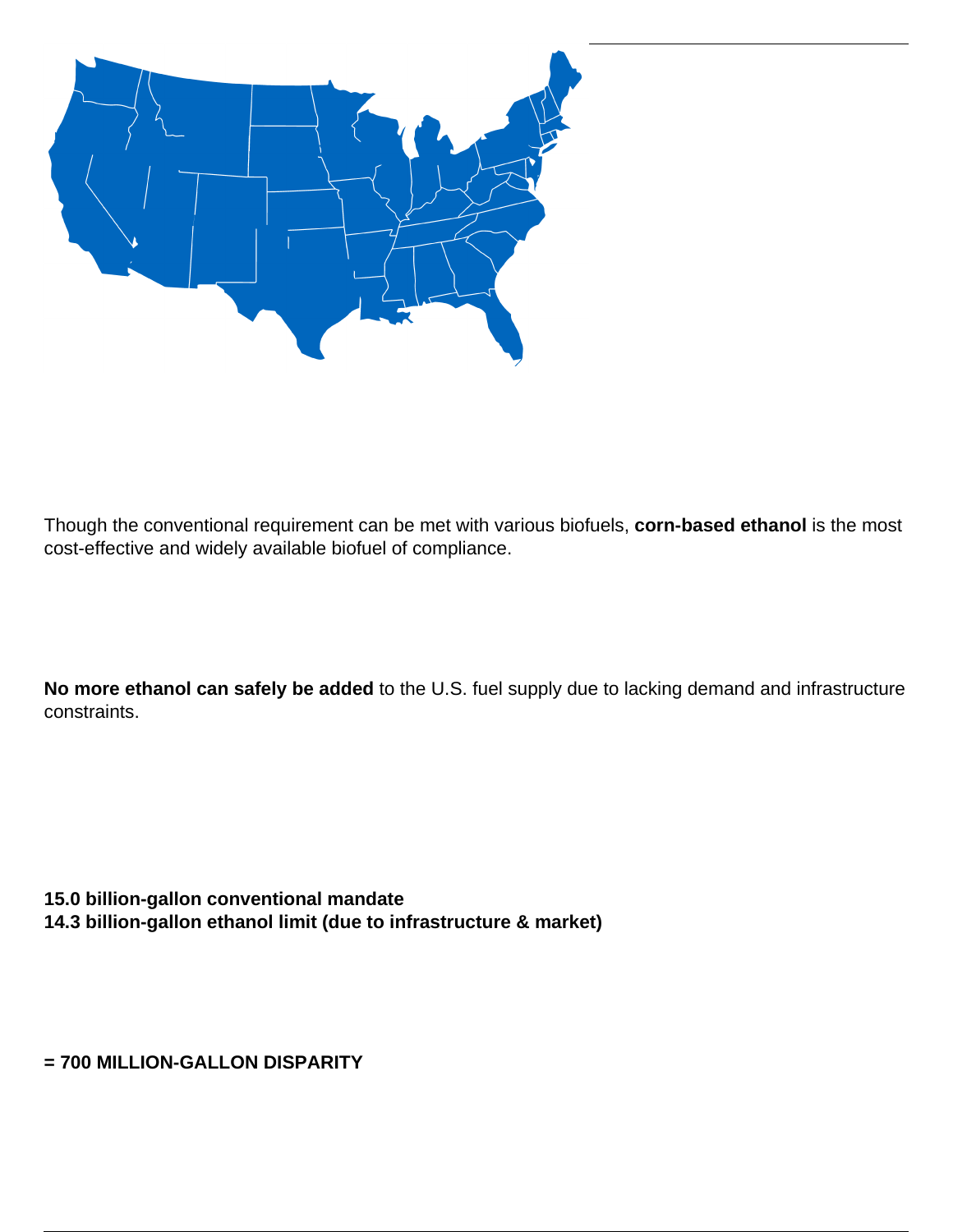## **Q: How do refiners account for 700 million gallons of biofuel to comply with the RFS mandate if:**

- 1. There is no room for more ethanol in the U.S. fuel supply?
- 2. Advanced biofuels like cellulosic biofuel made from switchgrass are not widely commercially available?

## **A: They comply with biomass-based diesel, the only other widely commercially available biofuel.**

Not enough biomass-based diesel can be produced domestically to meet the 700 million-gallon conventional gap AND the separate advanced biofuel mandate of the RFS – which together add up to **3.2 billion gallons of biomass-based diesel** needed. U.S. producers have failed to produce greater than 2.4 billion gallons of biomass-based diesel per year.

## **So foreign biodiesel is needed to help make up the 800,000,000 gallon shortfall.**

In 2018, there were 164,346,000 gallons of biomass-based diesel imported to help the U.S. meet the RFS, meaning **the RFS is a de-facto import mandate**.

The RFS was made law by the Energy Independence and Security Act. More than a decade later, the failed policy has the unintended consequence of making us import-reliant for biodiesel, which is replacing American-made fuel at the pump.

Higher biofuel mandates mean more imported biofuel. This is not a win for U.S. farmers, ethanol producers, refiners or consumers. RFS volumes must be kept at domestically achievable levels.

Print as PDF:

**Topics** 

**[Fuel Policy](/topic/fuel-policy)** 

**[Biofuel & Ethanol](/topic/biofuel-ethanol)** 

Tags

**[Ethanol](/tag/ethanol)**